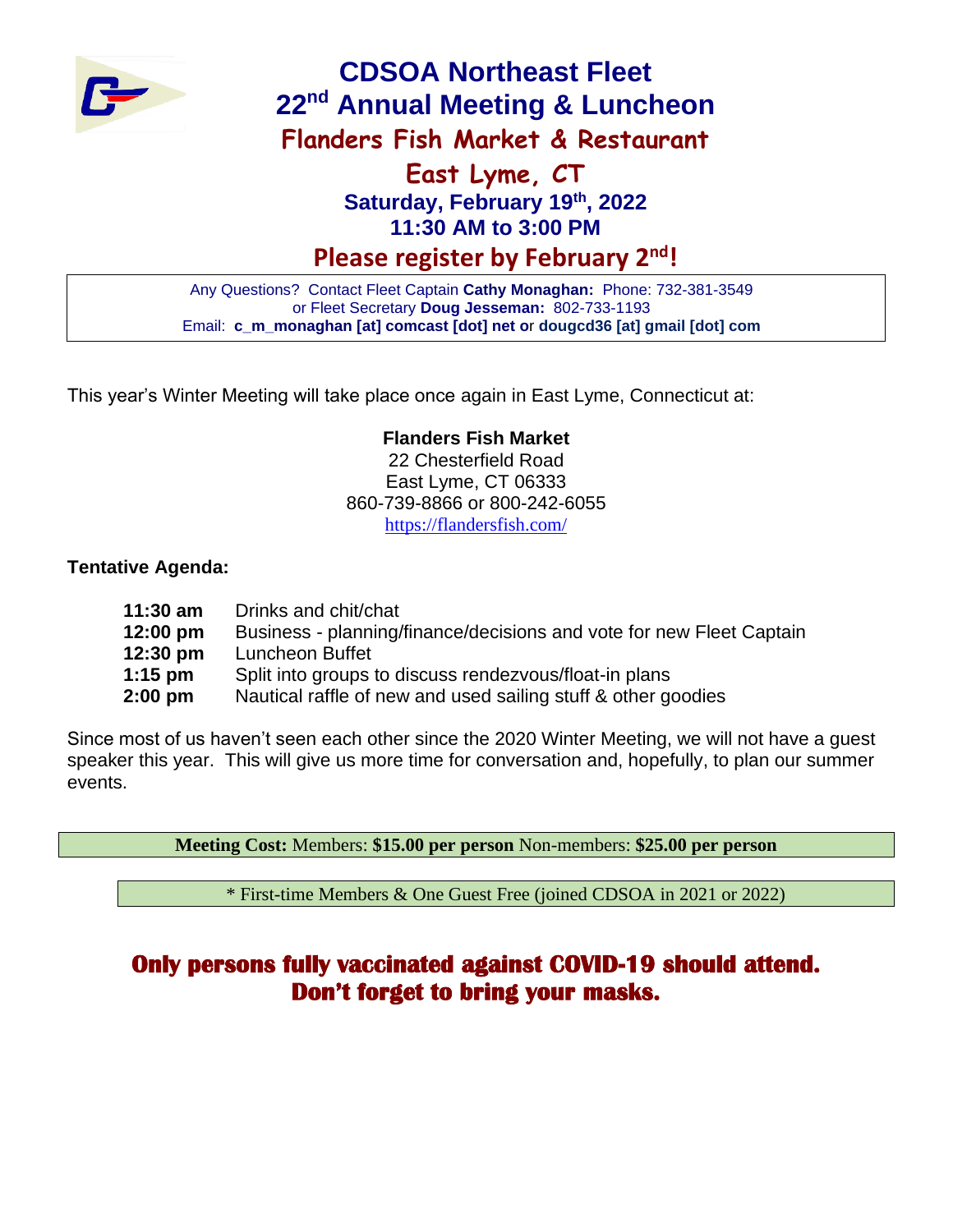#### **Driving Direction to Flanders Fish Market & Restaurant:**

22 Chesterfield Road, East Lyme, CT 06333 (860)739-8866 or (800)242-6055

#### From I-95 North or South

- Take Exit 74
- Turn left at the end of the exit
- Go through one traffic light (Rte 1 and Rte 161)
- We are 500' on left.

#### From Hartford Area Using Route 9

- Take 91S to Rte 9 East
- Follow Route 9 East as it merges with I-95
- Take I-95N to Exit 74
- T urn left at end of the exit
- Go through one traffic light (Rte 1 and Rte 161)
- We are 500' on left.

#### From Hartford Area Using Route 2

- Route 2 East to Route 11 East to end
- Take a left of ramp onto Rt. 82.
- Follow to stop light (Salem Four Corners)
- Turn right onto Rt. 85
- Follow Route 85 until you see Route 161 South.
- Turn Right and Follow Route 161 approximately 4 miles
- We are just past East Lyme High School on the right.

#### **Lodging Near Flanders Fish Market & Restaurant:**

**Sleep Inn & Suites**. Phone: (860)739-1994 5 King Arthur, Niantic, CT 06357 <https://www.choicehotels.com/connecticut/niantic/sleep-inn-hotels/ct048?source=gyxt>

**Days Inn by Wyndham (Hilltop Inn)**. Phone: (860)739-3951 239 Flanders Rd., Niantic, CT 06357 <https://www.wyndhamhotels.com/days-inn/niantic-connecticut/days-inn-niantic-near-casinos/overview>

**Americas Best Value Inn**. Phone: (860)739-5462 256 Flanders Rd., Niantic, CT 06357 <https://www.redlion.com/americas-best-value-inn>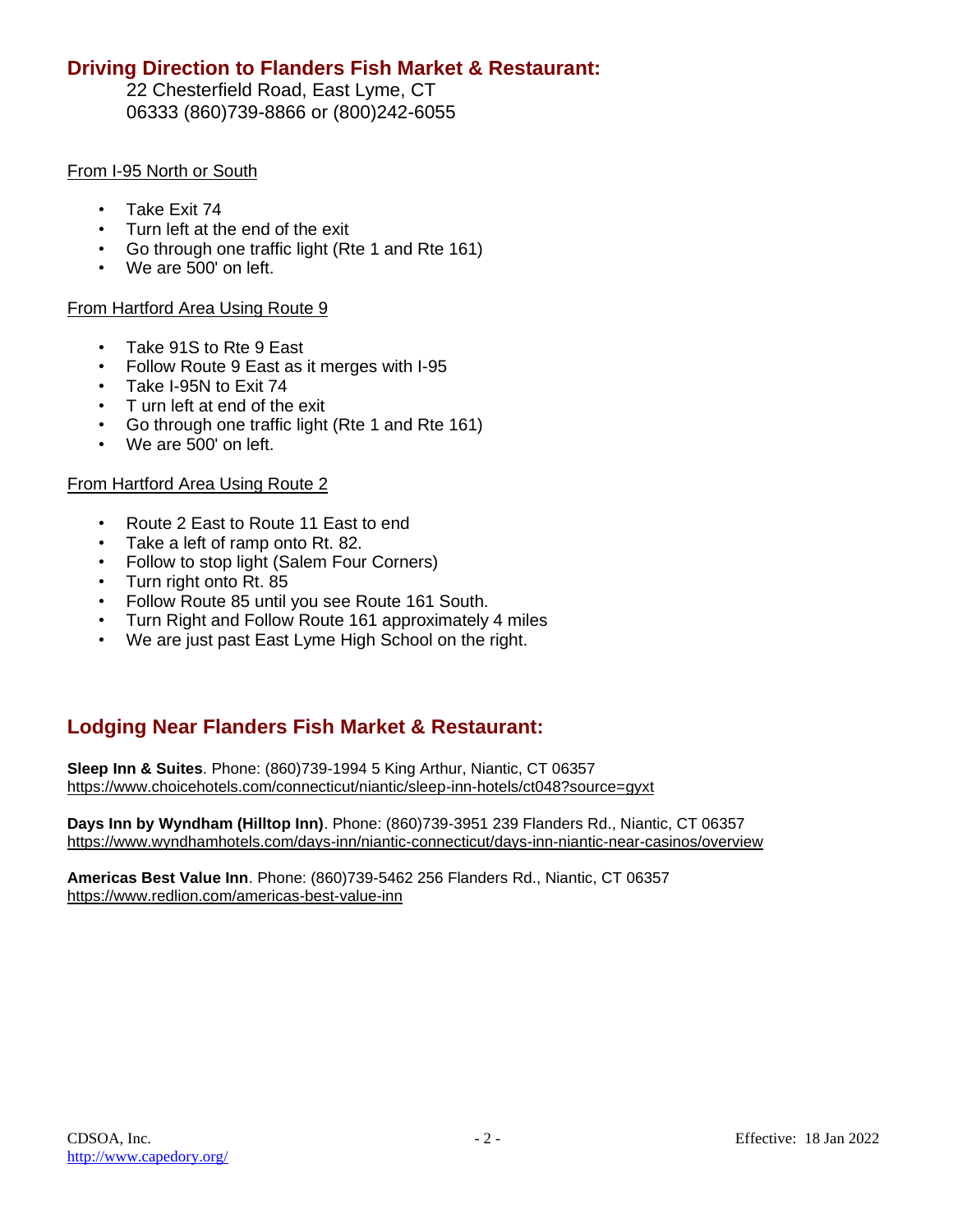

**Flanders Fish Market**

# **Cape Dory BUFFET**

#### **Starters**

*Mini Crab Cakes Sausage Stuffed Mushrooms with Truffle Balsamic Glaze*

### **Salad**

*Seasonal Salad*

#### **Soup**

*Clear New England Clam Chowder*

### **Entrees**

*Parmesan Crusted Salmon with Roasted Cherry Tomatoes, Balsamic Glaze Prosciutto Wrapped Chicken with Mushroom Marsala Sauce*

### **Sides**

*Seasonal Vegetables Seasonal Starch*

### **Dessert**

*Warm Apple Crisp*

*Fountain Drinks and Iced Tea Regular and Decaffeinated Coffee and Assorted Teas*

## **CASH BAR**

*\*Subject to substitutions or changes*